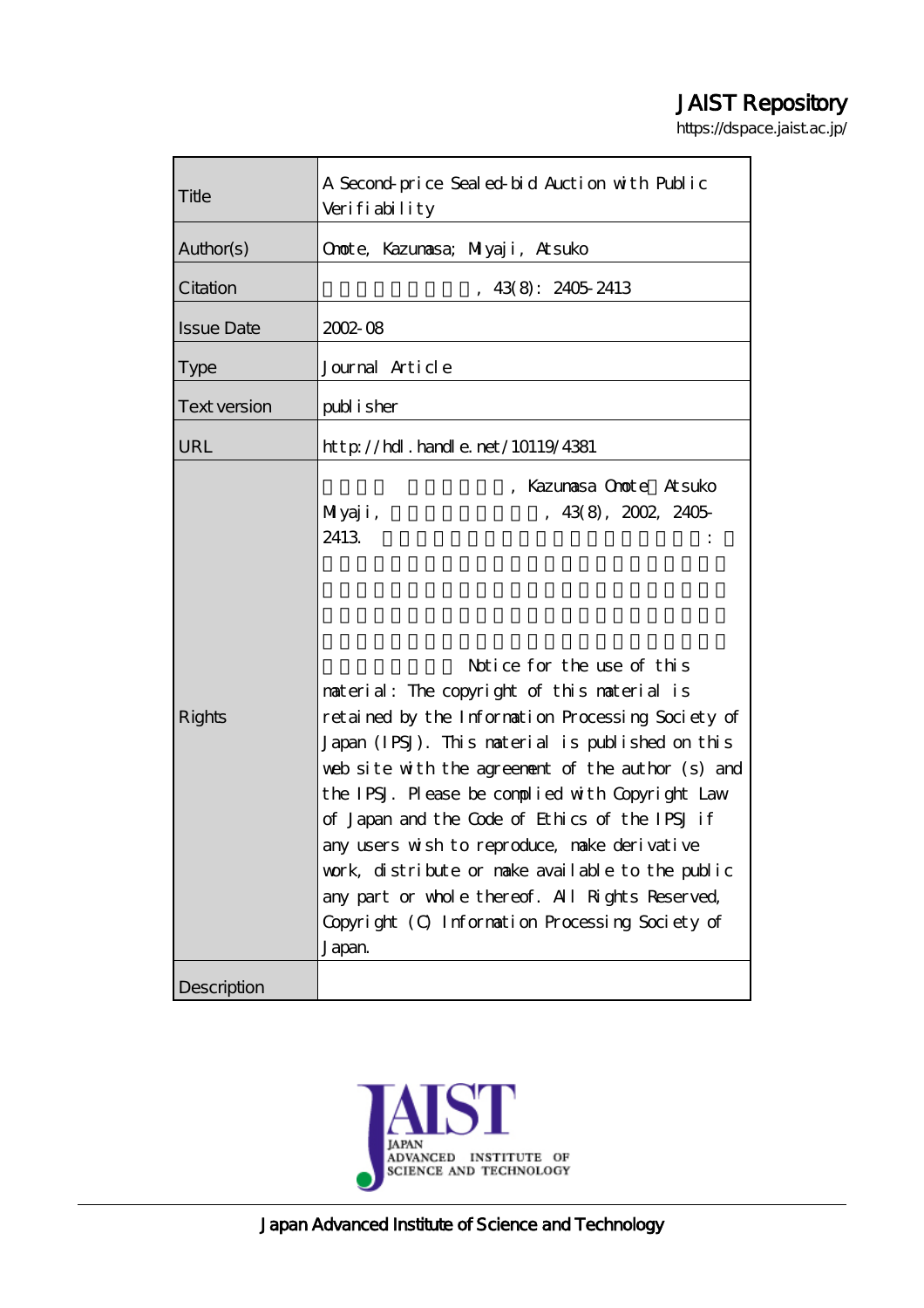# **A Second-price Sealed-bid Auction with Public Verifiability**

KAZUMASA OMOTE<sup>†</sup> and ATSUKO MIYAJI<sup>†</sup>

A second-price sealed-bid auction is that where a bidder who offers the highest price gets a good in the second highest price. This style of auction solves the problems of both an English auction and a first-price sealed-bid auction. An electronic first-price sealed-bid auction cannot directly be applied to a second-price sealed-bid auction which keeps the highest bid secret. We propose the verifiable discriminant function of the  $p_0$ -th root. Our auction scheme satisfies public verifiability of auction results, and also does not have a single entity who knows the highest bid value even after an auction. Furthermore the bidding cost of our scheme is lower than that of the previous one.

# **1. Introduction**

# **1.1 Background**

A *sealed-bid auction* is that each bidder secretly submits a bid to auction manager (AM) only once for an auction. Compared with English auction, a winner is decided more efficiently. In a *first-price sealed-bid auction*, a bidder who offers the highest price gets a good in the highest price. However, a bidder does not have the *dominant strategy* (optimal strategy) in this auction type, so a winning bid may be much higher or much lower. There are many studies on an electronic first-price sealed-bid auction<sup>2),4),7)∼9),11)∼17)</sup>. On the other hand, in a *second-price sealed-bid auction*, a bidder who offers the highest price gets a good in the second highest price. This style of auction has the *incentive compatibility*. The dominant strategy for each bidder is to place a bid honestly her/his own true value  $^{18}$ . So it works the competition principle as well as English auction and a winning bid reflects a market price better than a first-price sealed-bid auction. In our scheme, we electronically realize a second-price sealedbid auction.

An electronic second-price sealed-bid auction should satisfy the following properties:

- (a) **Secrecy of the highest bid:** The scheme should not disclose the exact value of the highest bid. Furthermore, nobody can know the information about the highest bid except that it is placed higher than the second highest bid value. This property is desired for secrecy of winner's bid.
- (b) **Anonymity of the second highest bid:**

Nobody can identify a bidder who places the second highest bid  $(\mathcal{B}_{sec})$ . This property is desired because the second highest bid is opened.

- (c) **Public verifiability:** Anyone can verify the correctness of an auction.
- (d) **Secrecy of loosing bids:** The scheme should keep loosing bids secret. This property is desired in order to keep loser's privacy for the auction managers.
- (e) **Robustness:** Any malicious bid can be detected and removed justly by authorities.
- (f) **Non-cancelability:** A winner cannot deny that she/he submitted the highest bid after the winner decision procedure.

It is easy to apply a second-price sealed-bid auction to a first-price sealed-bid auction. But a first-price sealed-bid auction cannot directly be applied to a second-price sealed-bid auction which keeps the highest bid secret with public verifiability. This is why we need new techniques for a second-price sealed-bid auction.

#### **1.2 Related Works**

We discuss several studies  $(1), (6), (12)$  as a secondprice sealed-bid auction. These schemes set the bidding points discretely. Reference 12) realizes some kinds of sealed-bid auctions using two auction managers AM1 and AM2, which applies the oblivious transfer. But this scheme requires the cut-and-choose technique in order to satisfy public verifiability. Kikuchi 6) also proposed the  $(M+1)$ st-price sealed-bid auction using the verifiable secret sharing technique, where the bidding point is represented by the degree of a polynomial shared by the number of AMs m. In his scheme, there exist some drawbacks: (1) this scheme has a undesirable condition that  $m$  is larger than the number of bidding points, so it is difficult to set many bidding points;

<sup>†</sup> Japan Advanced Institute of Science and Technology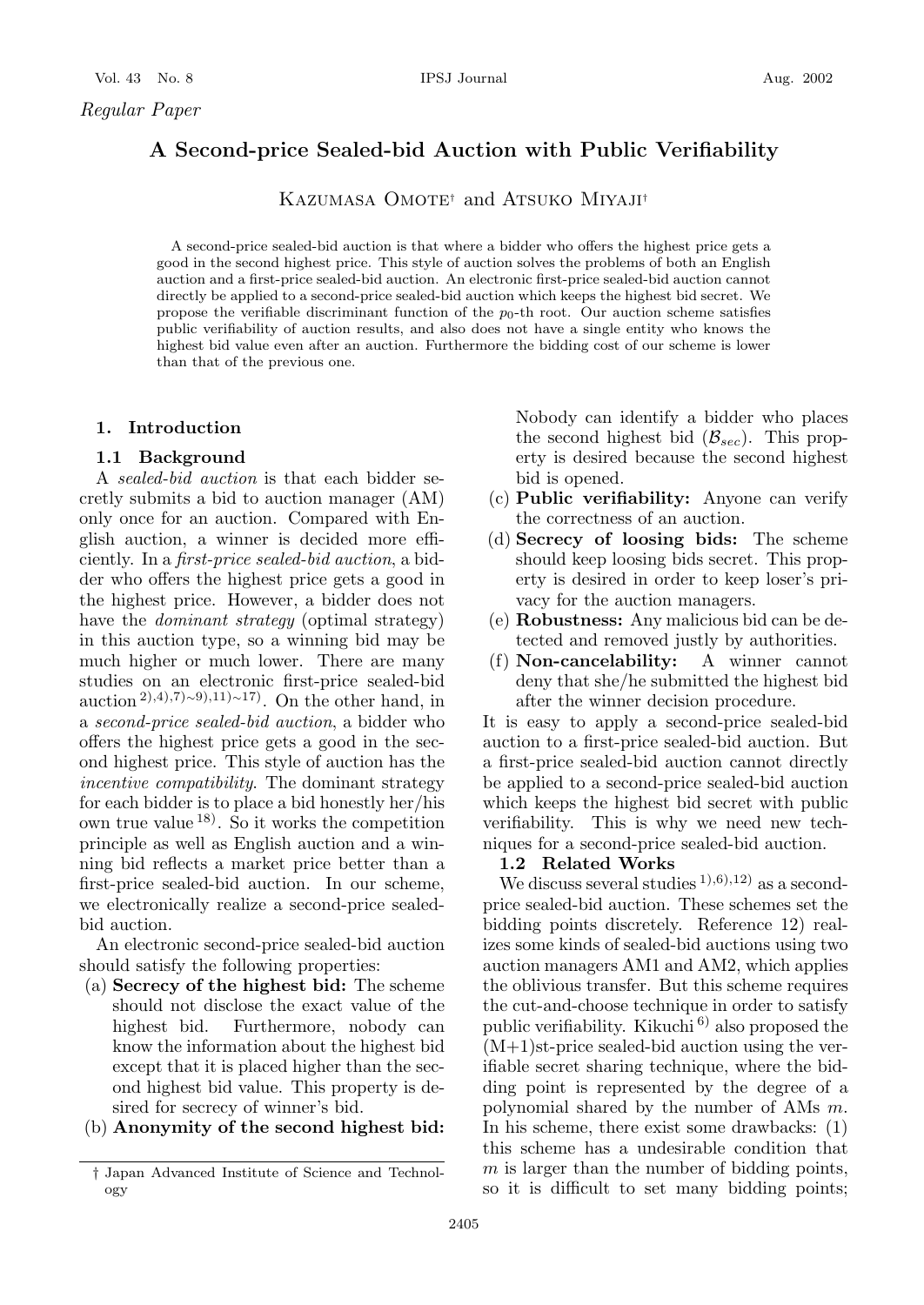(2) anyone can anonymously disturb an auction by submitting an invalid bid. These problems are solved in our scheme. Abe and Suzuki<sup>1)</sup> proposed the (M+1)st-price sealed-bid auction using homomorphic encryption and mix and match technique<sup>5</sup>. Their scheme realizes public verifiability of a winner and the winning bid. However, each bidder must compute K+1 zeroknowledge proofs in bidding, where K is the number of bidding points.

# **1.3 Our Result**

Our second-price sealed-bid auction scheme uses two kinds of auction managers (AM1 and AM2). AM1 treats the bidder registration. AM2 manages the bidding phase in an auction. Only the cooperation of both AM1 and AM2 can decide a winning bid, together with a winner. In the bidding phase, each bid can be verified by AM1 and AM2. In the opening phase, anyone can verify the auction process and the results (a winning bid and a winner) by the techniques of the discriminant function of the  $p_0$ -th root, the verifiable w-th power mix, the verifiable ElGamal decryption, and the verifiable decryption mix. Our scheme satisfies the above properties. Nobody can know the information about the highest bid except that it is placed higher than the second highest bid value, but anybody can publicly verify the auction results. There is no single entity who knows the highest bid value, a bidder  $\mathcal{B}_{sec}$ , and loosing bid values by himself. Furthermore, each bidder does not have to compute the zero-knowledge proofs unlike<sup>1)</sup>. So the computational cost of bidder is lower.

The remaining of this paper is organized as follows. Section 2 discusses the effect of a second-price sealed-bid auction from the viewpoints of economics. Section 3 reviews the previous scheme<sup>1)</sup> and describes its drawbacks. Section 4 describes our protocol in detail. Section 5 investigates the features of our scheme.

# **2. Advantages of a Second-price Sealedbid Auction**

# **2.1 Economic Viewpoints**

A second-price sealed-bid auction have been proposed by W. Vickrey, who won the Nobel Economics Prize in 1961 18). A second-price sealed-bid auction is that each bidder secretly submits a bid to Auctioneer only once, and a bidder who offers the highest price gets a good in the second highest price. Here we explain why a second-price sealed-bid auction is so outstanding by the following example. Three bidders  $\{\mathcal{B}_1, \mathcal{B}_2, \mathcal{B}_3\}$  participate the car, BMW, auction and their *true values* for it, which means the maximum value that each bidder can spend, are as follows:

- $B_1$ 's true value : \$66,000;
- $B_2$ 's true value : \$64,400;
- $B_3$ 's true value : \$60,900.

If a bidder can buy BMW cheaper than her/his true value, she/he will make a profit. If she/he buys BMW higher than her/his true value, her/his purchase will end in failure. So the true value means the boundary between losses and gains for each bidder.

Suppose that they participate in a first-price sealed-bid auction under the above situation. Then each bidder will never place her/his true value since she/he wants to buy BMW as cheap as possible. In this case, it is often happened for each bidder to tap other bids in order to estimate exactly her/his bid since they can buy it as cheap as possible. If a winning bid is much higher than the second highest price, a winner may want to cancel it. Even if a winner bought a good, she/he will not agree with it.

However, suppose that they participate in a second-price sealed-bid auction. Then each bidder will place her/his true value since she/he cannot reduce her/his cost for BMW by her/his bid. Generally, it is said that a bidder has the *dominant strategy* in a second-price sealed-bid auction.

**Dominant strategy:** The dominant strategy (optimal strategy) means that the best way for a player exists even if the other players take any strategy.

So it is useless for each bidder to estimate other bids. A winner's bid is decided by other bids. A winner's bid value is not a winning bid value but a datum line to decide a winner. So any bidder will place her/his true value in a secondprice sealed-bid auction, which has the following property of *incentive compatibility*.

**Incentive compatibility:** The incentive compatibility means that the dominant strategy for each bidder is to place a bid honestly her/his own true value  $^{18}$ .

Each bidder can place a bid through mutual agreement. As a result, a bidder will not want to cancel her/his bid. Therefore a second-price sealed-bid auction is superior to a first-price sealed-bid auction from the view points of economics.

Next we compare a second-price sealed-bid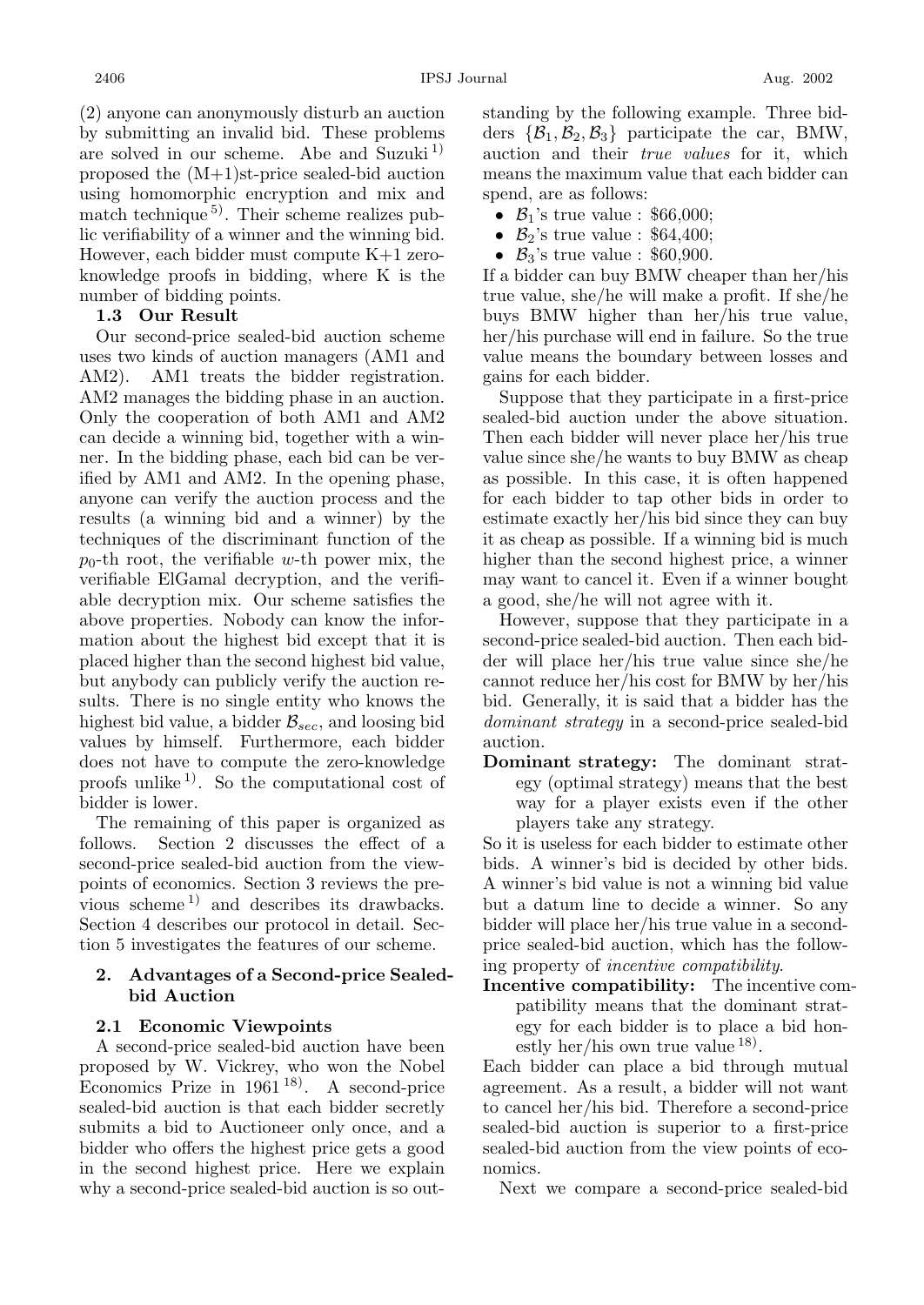auction with an English auction. A winning bid value in a second-price sealed-bid auction becomes the second highest true value (\$64,400) as mentioned above. On the other hand, in an English auction, each bidder places a bid many times until their true value. As a result,  $\mathcal{B}_1$  gets BMW in \$64,400+ $\Delta$  ( $\Delta \simeq 0$ ) since  $\mathcal{B}_2$  does not place a bid in more than \$64,400. Therefore a winning bid in a second-price sealed-bid auction is almost the same value as one in an English auction. This means that a second-price sealedbid auction works the competition principle as well as an English auction.

# **2.2 Bidder Privacy**

As for privacy of bidder, it is desired that the correspondence of each bidder to each bid is not revealed for auction manager(s) (AM). In a first-price sealed-bid auction, the correspondence of a winner to her/his bid is revealed for AM. On the other hand, in a second-price sealed-bid auction, the correspondence of winner to her/his bid is not revealed for AM since a winning bid is different from the bid that a winner placed. Therefore a second-price sealedbid auction protects the privacy of bidder better than a first-price sealed-bid auction.

### **3. Previous Scheme**

Here we summarize a previous scheme<sup>1)</sup> which uses homomorphic encryption and mix and match technique.

#### **3.1 Protocol**

There are bidders  $\mathcal{B}_1,\ldots,\mathcal{B}_I$ , auction manager AM, and the trusted authority TA. The TA generates a secret key and a public key of ElGamal cryptosystem that each bidder uses in the bidding phase. The AM sets the bidding points  $\{1,\ldots,K\}$ . When a bidder places a bid, she/he generates a bid vector which conceals the bid value by ElGamal encryption E. A bidder must send either  $E(1)$  or  $E(r)$  as the element of bid vector. The TA can know any bidder's bid value by decrypting the element. In order to conceal the bid values for the TA, this scheme may share the secret key among plural authorities by using a secret sharing technique.

In the opening phase, this scheme uses the following homomorphic property for each bidding point:

$$
\overbrace{E(1)\cdots E(1)}^{I-b} \overbrace{E(r)\cdots E(r)}^{b} = E(r^{b}),
$$

where  $E$  is an ElGamal encryption and  $r$  is public number. Suppose that  $I$  is the num-

ber of bidders and b is the bidding number in the bidding point  $k$ . The mix and much technique can publicly show whether  $D^*(E(r^{\lambda})) \in$  $\{1, r, r^2, \ldots, r^I\}$  or not, where  $D^*$  is the verifiable ElGamal decryption. If  $D^*(E(r^{\lambda}))$  is  $r<sup>b</sup>$ , b bidders place a bid in the bidding point  $k$ . The AM finds the highest bidding point so that  $D^*(E(r^{\lambda}))$  might be  $r^{M+1}$ , where M is the number of winners. It becomes the second highest bid (a winning bid value).

#### **3.2 Drawbacks**

Since a bidder must send either  $E(1)$  or  $E(r)$ as the element of bid vector, each bidder must compute  $K+1$  zero-knowledge proofs that each element in bid vector is whether  $E(1)$  or  $E(r)$ . So the computational cost for a bidder gets rather large.

# **4. Our Scheme**

# **4.1 Goals**

Our main goals are to realize the following three requirements in an electronic second-price sealed-bid auction, where  $\mathcal{B}_{sec}$  is a bidder who places the second highest bid:

- ( 1 ) The highest bid value are not disclosed for any entity;
- (2) Anonymity of  $\mathcal{B}_{sec}$  is satisfied for any entity;
- ( 3 ) Anyone can publicly verify the auction process and results.

The first goal is desired even after winner's decision in order to satisfy a privacy of winner. Our scheme does not disclose the highest bid value as well as the partial range that the highest bid is placed for any entity including both auction managers (AM1 and AM2). The second goal is important because  $\mathcal{B}_{sec}$ 's bid is revealed as a winning bid. Our scheme realizes anonymity of  $\mathcal{B}_{\text{sec}}$  without an anonymous channel. The correspondence of each bid to each bidder is also kept secret unless both AM1 and AM2 collude. The third goal ((c) Public verifiability) is important because our scheme secretly computes the auction results.

Furthermore, in our scheme, each bidder does not have to compute the zero-knowledge proofs unlike  $^{1)}$ . To reduce the computational cost of bidder is one of our goals.

# **4.2 Authorities**

Our scheme uses two kinds of auction managers (AM1 and AM2) in order to eliminate a strong single authority. The role of each auction managers is as follows:

• **AM1:**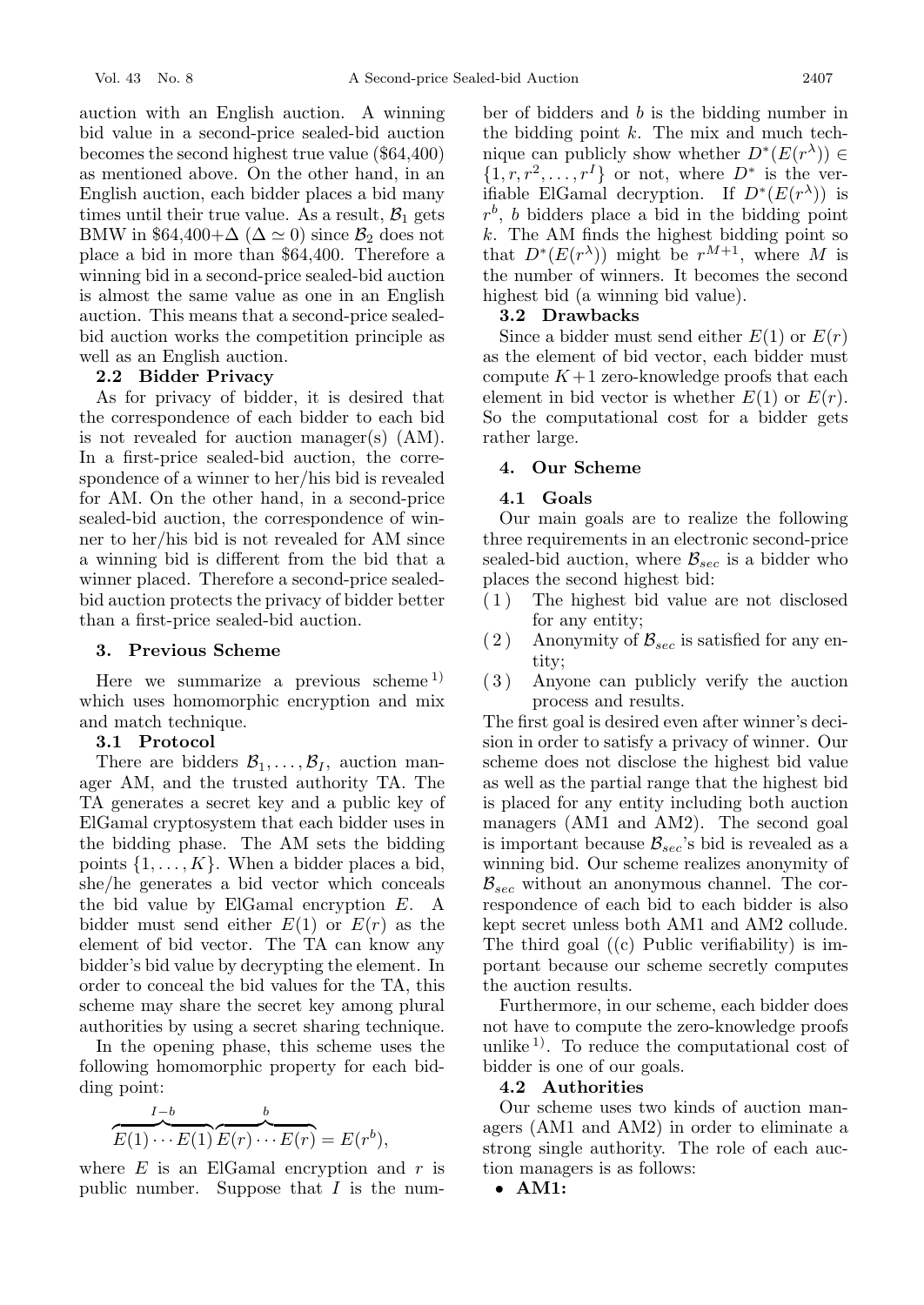- **–** treats the bidder registration;
- **–** publicly computes the winning bid, decides a winner, and show the validity of the results;
- **–** manages AM1's bulletin board system (BBS) which publishes a list of public keys and shows the validity of the results.

# • **AM2:**

- **–** manages the bidding phase;
- **–** verifies a bid information;
- **–** publicly multiplies each element in all bid vectors;
- **–** manages AM2's BBS which publishes the computing process of bids.

# **4.3 Notations**

Notations are defined as follows:

| Ι                              |                | the number of bidders;                                  |
|--------------------------------|----------------|---------------------------------------------------------|
| $\dot{\imath}$                 |                | the index of bidders;                                   |
| $\mathcal{B}_i$                |                | a bidder $i$ $(i = 1, \ldots, I);$                      |
| ${\cal B}_{sec}$               |                | a bidder who places the second                          |
|                                |                | highest bid;                                            |
| $\mathbf{V}_i$                 | $\ddot{\cdot}$ | a bid vector of bidder $i$ ;                            |
| $p_0, p_1$                     |                | small primes but greater in bit                         |
|                                |                | size than number of bidders, $I$                        |
|                                |                | (e.g., 100 bit);                                        |
| p, q, p', q'                   | $\ddot{\cdot}$ | large primes $(p = 2p_0p' + 1,$                         |
|                                |                | $q = 2p_1q' + 1$ which are secret                       |
|                                |                | except for the AM1;                                     |
| $\it n$                        | :              | $n = pq;$                                               |
| 9                              | $\ddot{\cdot}$ | $g \in_R \mathbf{Z}_n$ whose order is                   |
|                                |                | $\mathrm{ord}(g) = 2p_0p'p_1q'$ and has                 |
|                                |                | neither $p_0$ -th nor $p_1$ -th root;                   |
| k                              | $\ddot{\cdot}$ | the index of bidding points                             |
|                                |                | $(k = 1, \ldots, K);$                                   |
| $t_{i,k}^{(0)}, t_{i,k}^{(1)}$ | $\ddot{\cdot}$ | $B_i$ 's secret random numbers                          |
|                                |                | generated by the AM1;                                   |
| $x_i$                          | $\ddot{\cdot}$ | $B_i$ 's private key;                                   |
| $y_i$                          |                | $\mathcal{B}_i$ 's public key $(y_i = g^{x_i} \ \% n);$ |
| s, w                           |                | AM2's private keys $(w \text{ is rela-})$               |
|                                |                | tively prime to $p_0$ : $gcd(w, p_0)$                   |
|                                |                | $= 1);$                                                 |
| Y                              | $\vdots$       | AM2's public key $(Y = g^s)$                            |
|                                |                | mod <i>n</i> ) that has neither $p_0$ -th               |
|                                |                | nor $p_1$ -th root;                                     |
| $sig_{key}()$                  | $\ddot{\cdot}$ | a signature by key;                                     |
| $E_y()$                        |                | ElGamal encryption with pub-                            |
|                                |                | lic key g and $y = g^x$ such as                         |
|                                |                | $E_y(m) = (G = g^r, M = my^r);$                         |
| $D^*()$                        |                | verifiable ElGamal decryption                           |
| $\mathcal{M}()$                |                | the discriminant function of                            |
|                                |                | the $p_0$ -th root, where $\mathcal{M}(y)$ is           |

1 or 0 whether y has the  $p_0$ th root in  $\mathbf{Z}_n$  or not, which can be computed only by the AM1.

# **4.4 Building Blocks**

The ElGamal public-key cryptosystem over  $\mathbf{Z}_n$  is as secure as the Diffie-Hellman scheme described in 10). In this scheme, we summarize some proofs of knowledge<sup>3)</sup> and their applications over  $\mathbf{Z}_n$ .

# **Proof of knowledge**

We present three kinds of signatures based on a proof of knowledge.

- $SPK[(\alpha): y_1 = g_1^{\alpha} \wedge y_2 = g_2^{\alpha}](m)$ : the proof of the equality of two discrete logaproof of the equality of two discrete logarithms.
- $SPK[(\alpha, \beta) : y_1 = g_1^{\alpha} \vee y_2 = g_2^{\beta}] (m)$ : the proof of the knowledge of one out of two proof of the knowledge of one out of two discrete logarithms.
- $SPK[(\alpha, \beta) : (y_1 = g_1^{\alpha} \wedge y_3 = g_3^{\alpha}) \vee (y_2 = g_1^{\beta} \wedge y_3 = g_3^{\beta})$  $g_2^{\beta} \wedge y_3 = g_3^{\beta}$ ](*m*): the proof of the knowledge of one out of two discrete logarithms edge of one out of two discrete logarithms, which is equal to another discrete logarithm of  $y_3$  to the base  $g_3$ . This SPK is given by combining above two SPKs.

# The verifiable  $p_0$ -th root

**Lemma 1** For  $n = pq$   $(p = 2p'p_0 + 1, q =$ <br> $p' + 1, p'$   $q'$   $p_0$  : different primes > 2)  $z \in$  $2q' + 1, p', q', p_0$ : different primes > 2),  $z \in \mathbf{Z}$  has the no-th root if and only if  $z^{2p'q'}$  $\mathbf{Z}_n$  has the p<sub>0</sub>-th root if and only if  $z^{2p'q'} = 1 \pmod{p}$  $1 \pmod{n}$ .

*Proof.* If z has the  $p_0$ -th root, there exists x such that  $z = x^{p_0}$ . Therefore,  $z^{2p'q'} = x^{2p'pq'} - 1 \pmod{n}$ . Conversely we can set  $x^{2p'p_0q'} = 1 \pmod{n}$ . Conversely, we can set  $z = r^r$   $(r \in \mathbb{Z})$  that order of x is  $2n'p_0q'$ .  $z = x^r$  ( $r \in \mathbb{Z}_n$ ) that order of x is  $2p'p_0q'$ .<br>
If  $z^{2p'q'} = 1 \pmod{n}$  then  $z^{2p'q'} = x^{2p'q'r}$ . If  $z^{2p'q'} = 1 \pmod{n}$ , then  $z^{2p'q'} = x^{2p'q'r} = 1 \pmod{n}$ . So  $r = r'p$  is necessary  $(\exists r' \in$ 1 (mod *n*). So  $r = r'p_0$  is necessary  $(\exists r' \in \mathbf{Z})$  Therefore  $z = r^r - r^{r'p_0} \pmod{p}$  see  $\mathbf{Z}_n$ ). Therefore,  $z = x^r = x^{r'p_0} \pmod{n}$ , see, z has the  $p_0$ -th root.

 $M(z)$  can be computed by only the knowledge of p' and q'. Therefore an authority who knows<br>order of g can publicly prove that z has the order of g can publicly prove that z has the  $p_0$ -th root by showing

 $SPK[(\alpha): z^{\alpha} = 1 \wedge (g^{p_0})^{\alpha} = 1 \wedge g^{\alpha} = r](m),$ <br>a random number  $r \neq 1$  Also such an for a random number  $r \neq 1$ . Also, such an authority can publicly prove that z does not have the  $p_0$ -th root by showing

 $SPK[(\alpha): z^{\alpha} = r \wedge (g^{p_0})^{\alpha} = 1](m)$ ,<br>random numbers  $r \neq 1$  The abo

for random numbers  $r \neq 1$ . The above two  $SPK$ s mean that  $\alpha$  is  $2p'q'$ . Checking whether  $\alpha$  has the not pot or not satisfies public verz has the  $p_0$ -th root or not satisfies public verifiability.

# **Verifiable** *w***-th power mix**

A pair of  $(c, C = c^w)$  is published, where w is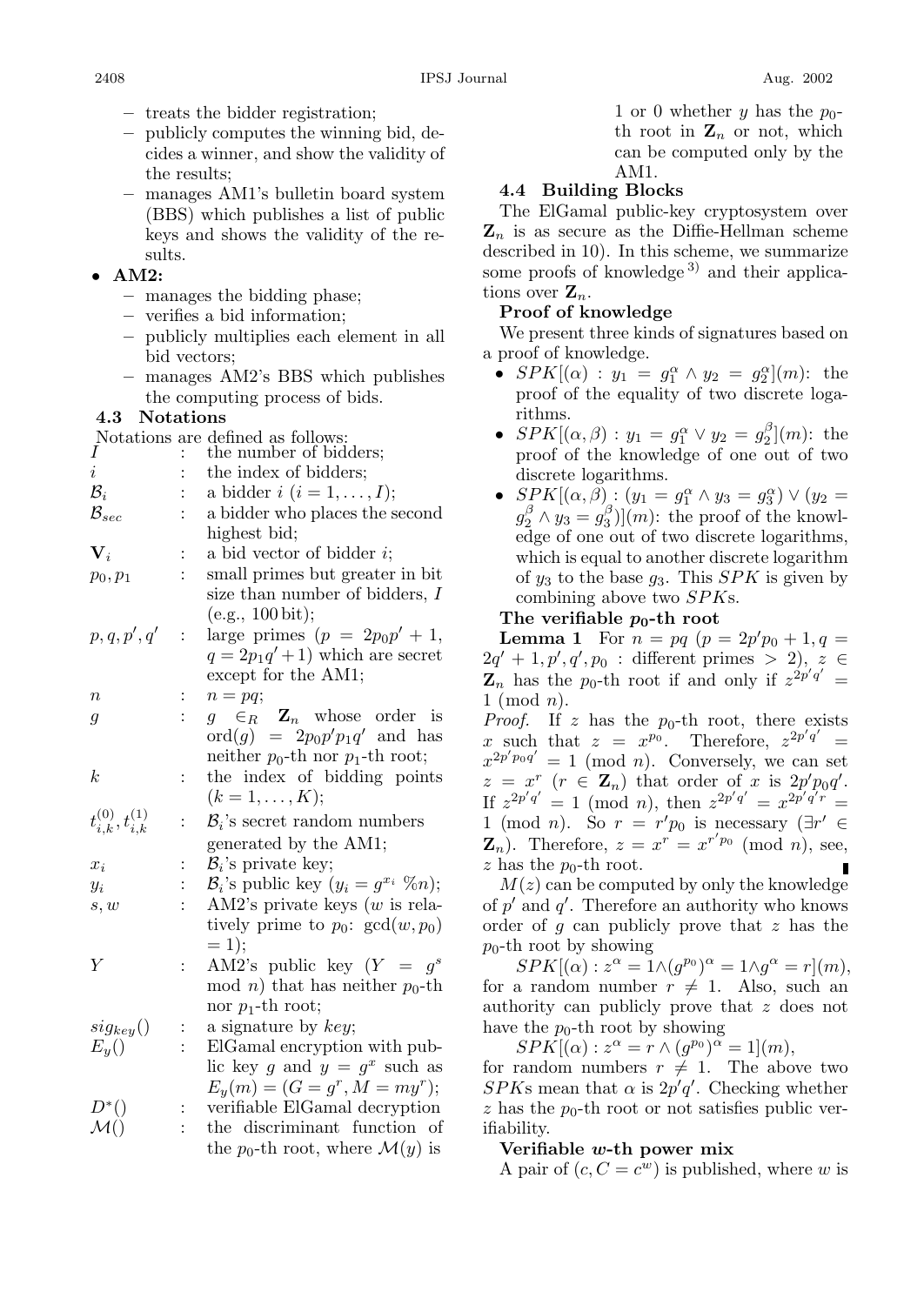secret. Let  $(a, b)$  and  $(A, B)$  be input and output of the verifiable w-th power mix, respectively, where  $A = a^w$  and  $B = b^w$   $(A \neq B)$ . We hide the correspondence of an input to the output, but can show the validity of secret mix by proving the equality of three discrete logarithms of  $A, B$  and  $C$ . The proof is given by showing

$$
SPK[(\alpha) : (A = a^{\alpha} \wedge B = b^{\alpha} \wedge C = c^{\alpha})
$$
  
 
$$
\vee (A = b^{\alpha} \wedge B = a^{\alpha} \wedge C = c^{\alpha})](m).
$$

# **Verifiable ElGamal decryption**

We can prove that  $m = M/G^s$  is the decryption of  $E_Y(m)=(G, M)$  without revealing s by showing

$$
SPK[(\alpha) : M/m = G^{\alpha} \wedge Y = g^{\alpha}](m).
$$
  
Verifiable decryption mix

Let  $(E_Y(a), E_Y(b))$  and  $(a, b)$  be input and output of the verifiable decryption mix, respectively, where  $E_Y(a)=(G_a, M_a)$  and  $E_Y(b)$  =  $(G_b, M_b)$ . We hide the correspondence of an input to the output, but can show the validity of secret mix. The proof is given by showing

$$
SPK[(\alpha) : (\overline{M}_a/a = \overline{G}_a{}^{\alpha} \wedge \overline{M}_b/b = \overline{G}_b{}^{\alpha} \wedge Y = g^{\alpha}) \vee (M_a/b = G_a{}^{\alpha} \wedge M_b/a = G_b{}^{\alpha} \wedge Y = g^{\alpha})](m).
$$
  
**4.5 Procedure**

#### **[Initialization:]**

The AM1 selects  $g, p_0, p_1, p', q', p$  and  $q$ , com-<br>tes a product  $p = pq$  and then publishes putes a product  $n = pq$ , and then publishes  $(g, p_0, p_1, n)$  but keeps  $(p', q', p, q)$  secret. The AM1 also sets the number K of bidding points AM1 also sets the number  $K$  of bidding points for a good. The AM2 computes  $Y = g<sup>s</sup>$  (mod  $n)$  and publishes Y. Note that s is AM2's secret and that both  $gcd(s, p_0) = 1$  and  $gcd(s, p_1) = 1$ hold. The AM1 checks that Y has neither the  $p_0$ -th nor  $p_1$ -th root and that order of Y is  $2p_0p'p_1q'.$ [Bidde

#### **[Bidder registration:]**

When Alice  $(\mathcal{B}_i)$  participates an auction, she sends her public key  $y_i$  with the signature  $sig_{x_i}(y_i)$  to the AM1 as a bidder registration. After the AM1 receives her values, he publishes her public key  $y_i$ .<br>
[**Auction preparation:**]

The AM1 chooses her values  $t_{i,1}^{(0)}, \ldots, t_{i,K}^{(0)}, t_{i,1}^{(1)},$  $\ldots t_{i,K}^{(1)} \in \mathbf{Z}_n$ , all of which have the p<sub>0</sub>-th root, and then secretly sends  $\{t_{i,k}^{(0)}, g^{p_0}\}\$  and  $\{t_{i,k}^{(1)}, g^{p_1}\}\$  to  $\mathcal{B}_i$ . The AM1 shuffles two values in every to  $\mathcal{B}_i$ . The AM1 shuffles two values in every bidding point:

$$
\left(\mathcal{H}(t_{i,1}^{(0)}\cdot g^{p_0}),\mathcal{H}(t_{i,1}^{(1)}\cdot g^{p_1})\right),\,
$$

$$
\ldots, \; \left(\mathcal{H}(t_{i,K}^{(0)}\cdot g^{p_0}),\mathcal{H}(t_{i,K}^{(1)}\cdot g^{p_1})\right),
$$

for  $i = 1, \ldots, I$ , and places them into AM1's public database. By checking AM1's public database,  $B_i$  can confirm whether her values .<br>P  $t_{i,1}^{(0)} \cdot g^{p_0}, \ldots, t_{i,K}^{(0)} \cdot g^{p_0}, t_{i,1}^{(1)} \cdot g^{p_1}, \ldots, t_{i,K}^{(1)} \cdot g^{p_1}$  are exactly registered. We assume that: nobody except the AM1 knows the correspondence of a bidder to her/his two values; anybody can refer to the data in his public database; but that only the AM1 can alter them.

# **[Bidding:]**

When Alice places a bid at a bidding point  $k_i \in \{1, \ldots, K\}$ , she generates her bid vector **V**<sup>i</sup> as follows:

$$
\mathbf{V}_i = [E_Y(v_{i,K}), \dots, E_Y(v_{i,1})],
$$
  
where

$$
v_{i,k} = \begin{cases} t_{i,k}^{(1)} \cdot g^{p_1} \pmod{n} & (k = k_i), \\ t_{i,k}^{(0)} \cdot g^{p_0} \pmod{n} & (k \neq k_i). \end{cases}
$$

She sends  $\mathbf{V}_i$  to the AM2. Note that she also sends her reverse bid vector  $V_i' =$ she also sends her reverse bid vector  $\mathbf{V}'_i = [E_Y(v'_{i, K}), \dots, E_Y(v'_{i, 1})]$ , see, if  $v_{i, k} = t_{i, k}^{(0)} \cdot q^{p_0}$ ,  $E_Y(v'_{i,K}), \ldots, E_Y(v'_{i,1})$ , see, if  $v_{i,k} = t_{i,k}^{(0)} \cdot g^{p_0}$ , then  $v'_{i,k} = t^{(1)}_{i,k} \cdot g^{p_1}$ .<br>[Checking a bid]

# **[Checking a bid vector:]**

The validity of  $V_i$  is checked as follows: (1) The AM2 decrypts  $\{E_Y(v_{i,k}), E_Y(v'_{i,k})\}$  by us-<br>ing the verifiable decryption mix: (2) The AM2 ing the verifiable decryption mix; (2) The AM2 computes both  $\mathcal{H}(v_{i,k})$  and  $\mathcal{H}(v'_{i,k})$  and checks<br>whether or not both values exist in AM1's pubwhether or not both values exist in AM1's public database; (3) The AM2 computes

$$
\Gamma 1_i = \frac{1}{g^{p_1}} D^* \left( \prod_{k=1}^K E_Y(v_{i,k}) \right),
$$

and

$$
\Gamma 2_i = \frac{1}{g^{K p_1}} \prod_{k=1}^{K} v_{i,k} v'_{i,k} \qquad (i = 1, ..., I)
$$

 $g^{Kp_1}$   $\prod_{k=1}^{\infty} c_{i,k} c_{i,k}$   $(s-1, \ldots, 1)$ <br>by using the verifiable decryption  $D^*$ ; (4) The<br>AM1 publicly shows that both  $\Gamma$ 1: and  $\Gamma$ 2: have AM1 publicly shows that both  $\Gamma1_i$  and  $\Gamma2_i$  have the  $p_0$ -th root. Thanks to this confirmation, any malicious bid vector can be detected by the cooperation of AM1 and AM2. Note that the AM2 does not know whether  $v_{i,k}$  and  $v'_{i,k}$  have<br>the notation or not the  $p_0$ -th root or not.

### **[Opening a winning bid:]**

First, a winning bid is decided, then a winner is decided by the cooperation of both AM1 and AM2.

**Step 1** The AM2 publicly computes the following values for  $B_i$ :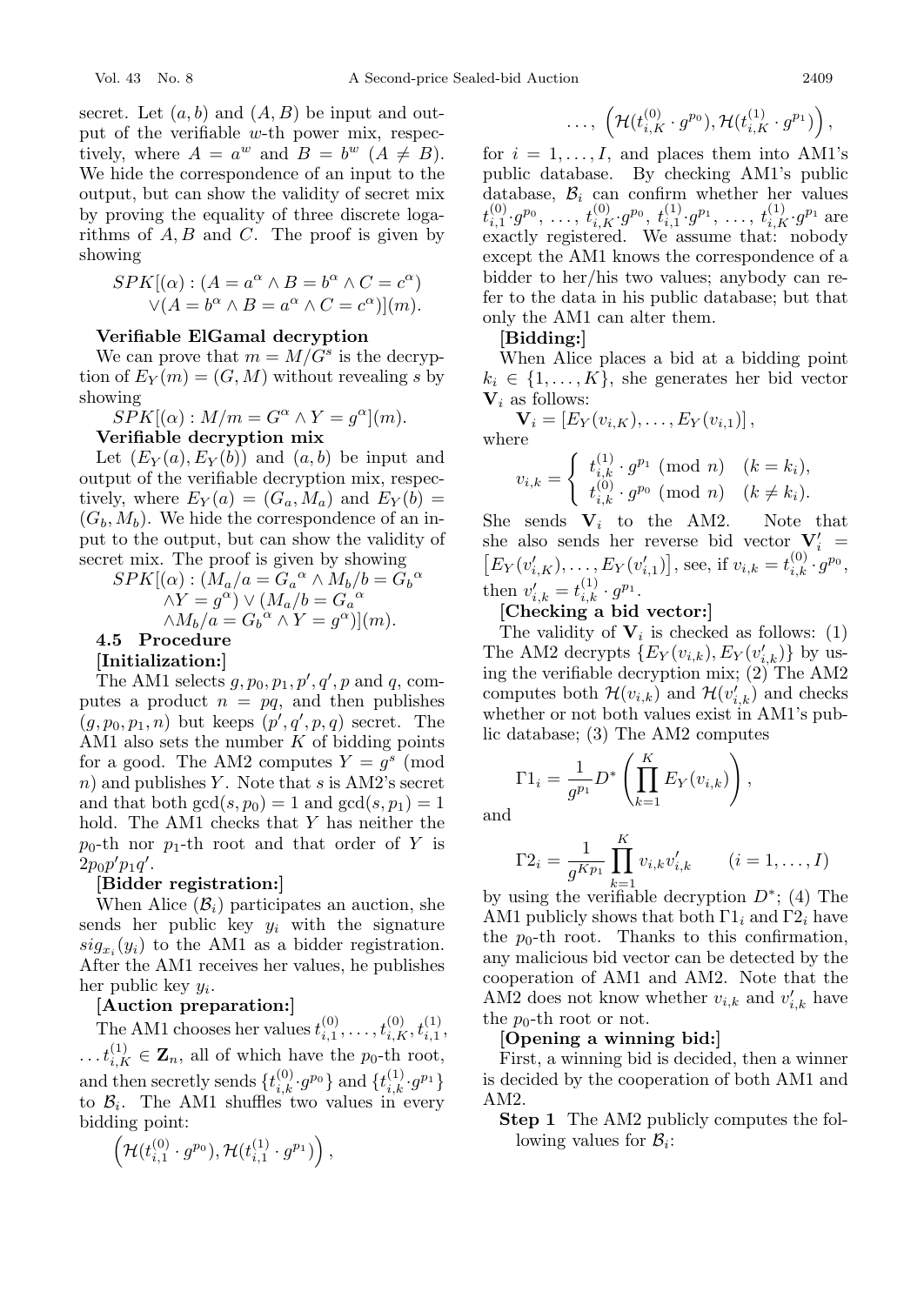$$
E_Y(z_{i,K}), E_Y(z_{i,K-1}), \dots, E_Y(z_{i,1})
$$
  
=  $E_Y(v_{i,K}), E_Y(v_{i,K}v_{i,K-1}),$   
 $\dots, E_Y\left(\prod_{k=1}^K v_{i,k}\right).$   
for  $i = 1, \dots, I$ , and then puts them in

AM2's BBS.

**Step 2** The AM2 publicly computes the following two kinds of values by multiplying  $E_Y(z_{i,k})$  of all bidders for a bidding point k,

$$
E_Y(Z_k) = \prod_{i=1}^I E_Y(z_{i,k})
$$
  
=  $\left(g^R, \left(\prod_{i=1}^I z_{i,k}\right) \cdot Y^R\right)$   
=  $(G_k, M_k),$   

$$
E_Y(Z'_k) = \left(g^R, \frac{1}{g^{p_1}}\left(\prod_{i=1}^I z_{i,k}\right) \cdot Y^R\right)
$$
  
=  $(G_k, M'_k)$   $k \in \{1, ..., K\},$ 

where  $R$  is the sum of all bidder's random numbers in ElGamal encryption.

**Step 3** The AM2 mixes  $(E_Y(Z_k), E_Y(Z'_k))$ <br>into  $(E_Y(Z_k))^w$   $(E_Y(Z'_k))^w$  using w relainto  $((E_Y(Z_k))^w, (E_Y(Z_k^{\prime}))^w)$  using w rela-<br>tively prime to  $p_0$  and the technique of the tively prime to  $p_0$  and the technique of the verifiable w-th power mix, and then publishes the following values:

$$
(E_Y(Z_k))^w = E_Y(Z_k^w) = (G_k^w, M_k^w),
$$
  

$$
(E_Y(Z'_k))^w = E_Y(Z'_k^w) = (G_k^w, M'_k^w).
$$

The AM1 can publicly show that  $w$  is relatively prime to  $p_0$  by using the verifiable  $p_0$ -th root technique in 4.4.

- **Step 4** The AM2 decrypts  $E_Y(Z_k^w)$  and  $E_Y(Z_k^w)$  into  $X_t = Z_t^w$  and  $Y_t = Z_t^w$  $\hat{E_Y}(Z_k^{w})$  into  $\mathcal{X}_k = Z_k^{w}$  and  $\mathcal{Y}_k = Z_k^{w}$ <br>using the technique of the verifiable decrypusing the technique of the verifiable decryption, and publishes  $(\mathcal{X}_k, \mathcal{Y}_k)$ .<br>**Step 5** The AM1 comp
- The AM1 computes  $\mathcal{M}(\mathcal{X}_k)$ and  $\mathcal{M}(\mathcal{Y}_k)$ , and publishes a tuple of  $(\mathcal{X}_k, \mathcal{Y}_k, \mathcal{M}(\mathcal{X}_k), \mathcal{M}(\mathcal{Y}_k)).$  A winning bid value is given by the highest bidding point with both  $\mathcal{M}(\mathcal{X}_k) = 0$  and  $\mathcal{M}(\mathcal{Y}_k) = 0$ .

Since the values  $\{t_{i,k}^{(0)}, t_{i,k}^{(1)}\}$  have the p<sub>0</sub>-th<br>ot *a* has neither p<sub>0-</sub>th por n<sub>1</sub>-th root, and root, g has neither  $p_0$ -th nor  $p_1$ -th root, and  $gcd(w, p_0) = 1$  holds, the following three cases are occurred for the values of  $\mathcal{M}(\mathcal{X}_k)$  and  $\mathcal{M}(\mathcal{Y}_k)$  in **Fig. 1**:

( 1 ) If no bidder places a bid equal to or higher than the bidding point  $k$ , then  $(\mathcal{M}(\mathcal{X}_k), \mathcal{M}(\mathcal{Y}_k)) = (1, 0).$ 



**Fig. 1** Opening example.

- ( 2 ) If only one bidder places a bid equal to or higher than the bidding point  $k$ , then  $(\mathcal{M}(\mathcal{X}_k), \mathcal{M}(\mathcal{Y}_k)) = (0, 1).$
- ( 3 ) If more than two bidders place a bid equal to or higher than the bidding point k, then  $(\mathcal{M}(\mathcal{X}_k), \mathcal{M}(\mathcal{Y}_k)) = (0, 0).$

Note that we cannot distinguish between case 1 and case 2 because the AM2 uses the technique of the verifiable w-th power mix for  $\mathcal{X}_k$  and  $\mathcal{Y}_k$ .

**Public verifiability of a winning bid:** The AM1 may rig a winning bid because only the AM1 computes  $\mathcal{M}(\mathcal{X}_k)$  and  $\mathcal{M}(\mathcal{Y}_k)$ . In order to avoid rigging, the AM1 shows the following  $SPK$ :<br> $SPK[(\alpha):$ 

$$
SPK[(\alpha): \mathcal{X}_{k+1}^{\alpha} = r_1 \land \mathcal{Y}_{k}^{\alpha} = r_2
$$
  
 
$$
\land \mathcal{X}_{k+1}^{\alpha} = r_3 \land \mathcal{Y}_{k+1}^{\alpha} = 1](m)
$$
  
given random numbers r, r.

for given random numbers  $r_1$ ,  $r_2$  and<br> $r_3$   $(r_1, r_2, r_3 \neq 1)$  This *SPK* means that  $r_3$   $(r_1, r_2, r_3 \neq 1)$ . This *SPK* means that only  $\mathcal{Y}_{k+1}$  has the  $p_0$ -th root.

Furthermore, the cost of opening bids is  $O(\log K)$  by adopting the technique introduced in 4), 6): (1) For a set of bidding points  $\{1,\ldots,K\}$ , set  $k_1 = 1, k_2 = K$  and  $k' =$  $\lfloor \frac{k_1+k_2}{2} \rfloor$ ; (2) If  $k' = k_1$  or  $k' = k_2$ , then output  $k_2$  as the second highest bid value; (3) If  $\mathcal{M}(\mathcal{X}_{k'})=0$  and  $\mathcal{M}(\mathcal{Y}_{k'})=0$ , then set  $k_1=k'$ and  $k' = \lfloor \frac{k_2 + k'}{2} \rfloor$ , and go to (2). Otherwise set  $k = k'$  and  $k' = \lfloor k_1 + k' \rfloor$  and go to (2).  $k_2 = k'$  and  $k' = \lfloor \frac{k_1+k'}{2} \rfloor$ , and go to (2).<br>[Winner decision.]

# **[Winner decision:]**

After a winning bid value  $k$  (the second highest bid) is decided, the AM2 decrypts all the values  $v_{i,k+1}$   $(i = 1, \ldots, I)$  using the technique of the verifiable decryption. Anyone can confirm whether or not these values  $v_{i,k+1}$  (i =  $1, \ldots, I$ ) exist in AM1's BBS.

**Public verifiability of a winner:** In order to decide a winner  $\mathcal{B}_j$ , the AM1 shows the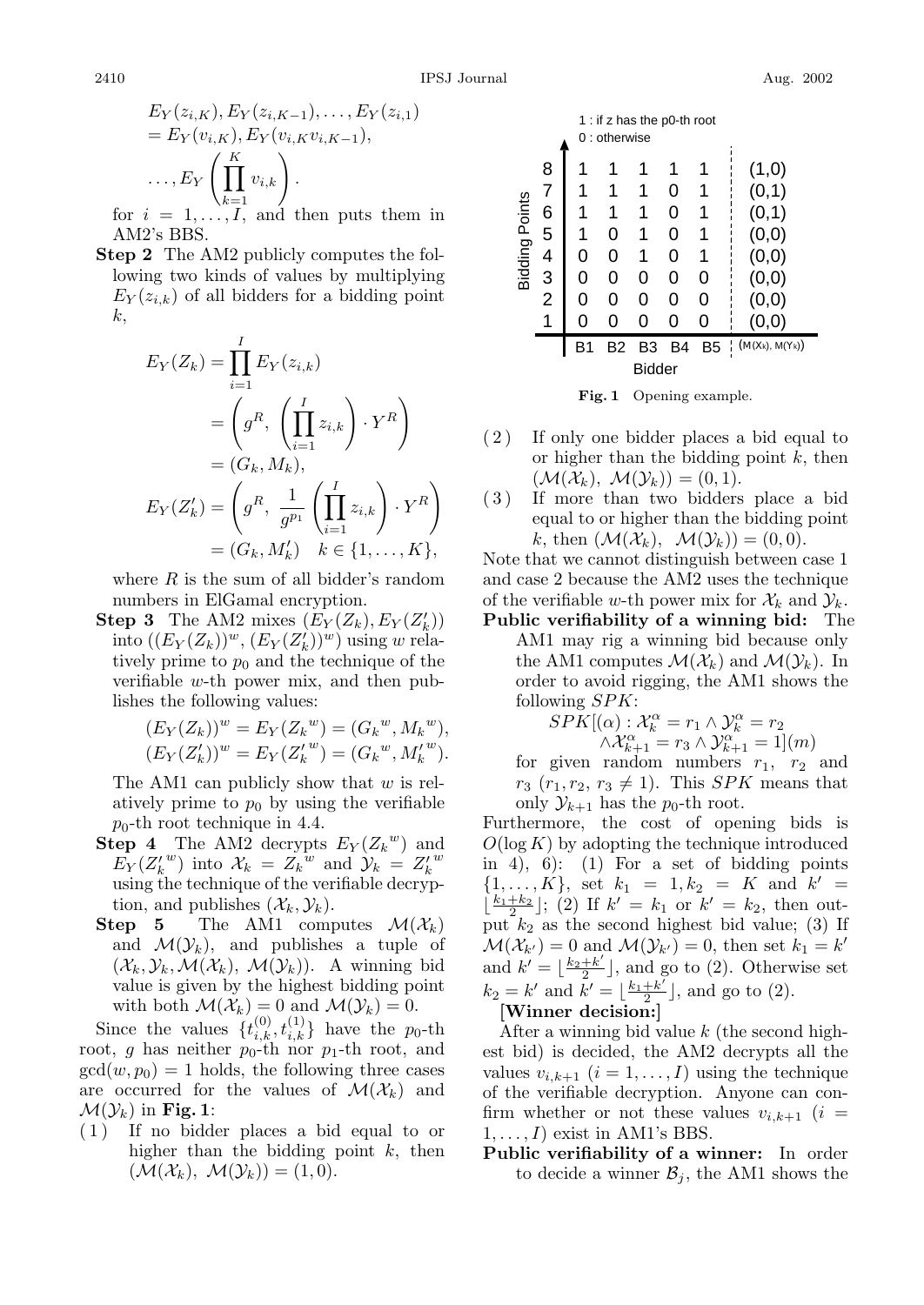following SPK:

 $SPK[(\alpha) : (g^{p_0})^{\alpha} = 1 \wedge (v_{j,k+1})^{\alpha} = r_1](m)$ <br>for given random number  $r_1$  ( $r_2 \neq 1$ ) Th for given random number  $r_1$  ( $r_1 \neq 1$ ). This SPK means that  $v_{j,k+1}$  does not have the  $p_0$ -th root. A winner  $\mathcal{B}_j$ 's bid is never revealed. If no bidder places a bidding point  $k + 1$ , more than two winners place a bid at the bidding point  $k$ . This means that a winning bid is also  $k$ . The AM1 shows the following  $SPK$ :<br> $SPK[(\alpha): \alpha]$ 

$$
SPK[(\alpha) : g^{\alpha} = r_2 \wedge (v_{1,k+1})^{\alpha} = 1
$$
  
 
$$
\wedge \cdots \wedge (v_{1,k+1})^{\alpha} = 1](m)
$$
  
Given random number  $r_2$  ( $r_2 \neq 1$ )

for given random number  $r_2$  ( $r_2 \neq 1$ ). This  $SPK$  means that all values  $v_{i,t+1}$  ( $i =$  $SPK$  means that all values  $v_{i,k+1}$  (i =  $1,\ldots,I)$  have the  $p_0$ -th root. Note that g does not have the  $p_0$ -th root.

# **5. Consideration**

# **5.1 Features**

We discuss the following properties in our protocol.

- (a) **Secrecy of the highest bid:** Our scheme keeps the highest bid secret unless both the AMs collude. Nobody can know the information about the highest bid except that it is placed higher than the second highest bid value. Each element  $v_{i,k}$  ( $z_{i,k}$ ) has information about whether it has the  $p_0$ -th root or not. So only AM1 who knows the products of n realizes the bid values from the values  $v_{i,k}$  ( $z_{i,k}$ ). However, such a bid value is encrypted by ElGamal encryption of AM2, and the values  $v_{i,k}$  ( $z_{i,k}$ ) themselves are never revealed in the auction procedure. Therefore, AM1 cannot know bid values as long as the ElGamal encryption is secure. Also, AM2 cannot realize bid values because she/he does not know the products of n, even if AM2 knows the values  $v_{i,k}$  ( $z_{i,k}$ ). By applying the verifiable w-th power mix to step 3 of the opening phase, the highest bid value can be hidden. Since the AM1 can publicly show that  $w$  is relatively prime to  $p_0$ , the highest bid value remains correct.
- (b) **Anonymity of the second highest bid:** Unless both of the AMs collude, nobody can identify the bidder  $\mathcal{B}_{sec}$  even if an anonymous channel is not used. Since all bid vectors are multiplied together before the opening phase, the bidder  $\mathcal{B}_{sec}$  is never disclosed. If all bid values are disclosed in the bidding phase, the bidder  $\mathcal{B}_{sec}$  is easily decided. As described in (a), each bid

value is protected by both hardness of the discriminant of the  $p_0$ -th root and the El-Gamal encryption. So the identity of  $\mathcal{B}_{sec}$ can be protected without using an anonymous channel.

- (c) **Public verifiability:** Anyone can publicly verify the correctness of an auction. An auction uses some tools based on the proof of knowledge in order to satisfy public verifiability. As long as the proofs of knowledge are secure, an auction process can be collect. In checking a bid vector, any malicious bid is removed. So a winning bid is decided using only valid bid vectors. By using the technique of verifiable  $p_0$ -th root in Step 5 of the opening phase, we can publicly show that a winning bid is valid as well as a winner in an auction.
- (d) **Secrecy of loosing bids:** Our scheme keeps loosing bids secret unless both of AMs collude. This feature can be discussed similar to (a).
- (e) **Robustness:** Any malicious bid vector can be detected by AM1 and AM2. Unless a bidder uses the valid  $v_{i,k}$  and  $v'_{i,k}$ , any-<br>body notices that  $H(v_{i,k})$  or  $H(v'_{i,k})$  does body notices that  $H(v_{i,k})$  or  $H(v'_{i,k})$  does<br>not exist in AM1's database. Also, unless a not exist in AM1's database. Also, unless a bidder generates the valid  $V_i$ , the AM1 notices that  $\Gamma 1_i$  and  $\Gamma 2_i$  do not have the  $p_0$ -th root after the AM2 computes them. So no bidder can disturb the auction system by the malicious bid.
- (f) **Non-cancelability:** A winner cannot deny that she/he has submitted the highest bid after the winner decision procedure as long as both (c) and (e) are satisfied. Since the AM1 publicly shows the  $SPK(s)$  for the winner decision, a winner is certainly identified.
- (g) **Two independent AM's powers:** Our scheme is based on both RSA and ElGamal cryptosystems. Only the AM1 knows the prime factors of  $n$ , while only the AM2 knows the secret key of ElGamal encryption. Thanks to separation of two kinds of the cryptosystems, neither AM1 nor AM2 knows the highest bid value, a bidder  $\mathcal{B}_{sec}$ , and loosing bid values.

# **5.2 Efficiency**

We compare our scheme with the previous scheme<sup>1)</sup> from the viewpoints of the communicational and computational costs in **Table 1**, **2** and **3**. Here let the number of bidding points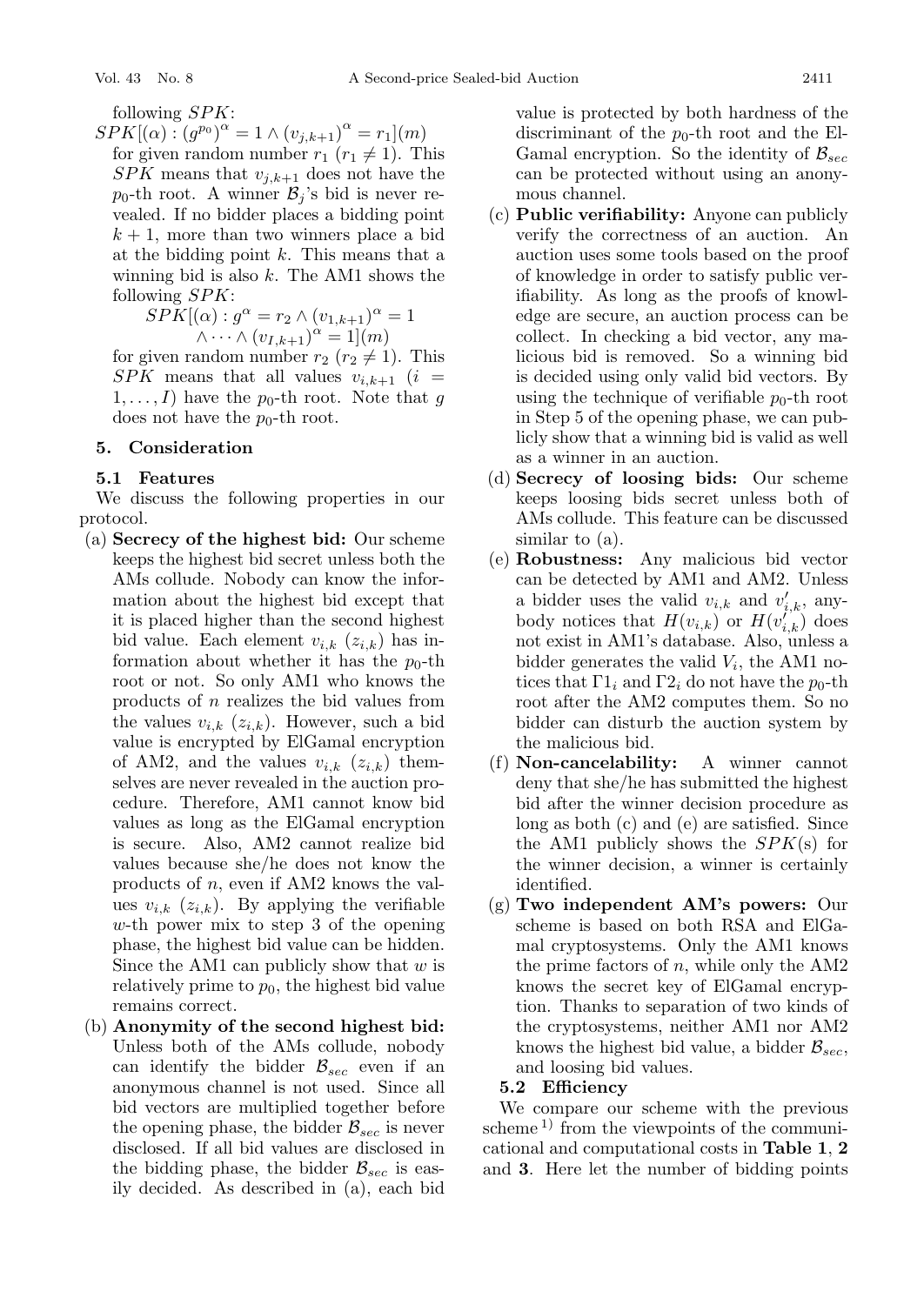|      | A bidder $(\mathcal{B})$ |             |                                               |        |
|------|--------------------------|-------------|-----------------------------------------------|--------|
|      | Bidding                  | Preparation | Opening $\times$ Round                        | $\#AM$ |
| AS02 | O(K                      |             | $\overline{O(1)} \times \lceil \log K \rceil$ |        |
| Ours | 7(K                      | O(IK)       | $O(1) \times \lceil \log K \rceil$            | c      |

**Table 1** The communicational costs.

**Table 2** The computational costs (bidder).

|             | Enc | #Proof |
|-------------|-----|--------|
| <b>RO21</b> |     |        |
| Ours        |     |        |

| <b>Table 3</b> The computational costs (AM). |  |
|----------------------------------------------|--|
|                                              |  |

|        | #Enc                     | #Proof | $\#$ Multiplication | Bid check | #Dec                              |
|--------|--------------------------|--------|---------------------|-----------|-----------------------------------|
| [AS02] | $\overline{\phantom{a}}$ | $\sim$ | $IK + I[\log K]$    | O(IK)     | $2\lceil\log K\rceil +$ .         |
| Ours   |                          |        | $2(IK + I[\log K])$ |           | $2\lceil \log K \rceil + 2I(K+1)$ |

and bidders be  $K$  and  $I$ , respectively.

**Table 1** shows the communicational amount of bidding and between the AMs. In both 1) and our scheme, only  $\lceil \log K \rceil$  rounds of communication are required in the opening phase because of binary search. In the auction preparation of our scheme, the AM1 must send K ElGamal encryption data to each bidder.

**Table 2** and **3** show the computational complexity. In 1), each bidder requires the  $K + 1$ proofs to avoid the malicious bidding. Such a proof has the large computational amount because it needs both 2-out-of-2 mix and two verifiable decryptions. In our scheme, each bidder does not need to make such proofs, but the AM2 generates  $K + 1$  proofs for I bidders. In 1), the AM needs the bid checking of the cost  $O(IK)$  in order to verify the proofs. In our scheme, the AM2 needs the bid checking of the cost only  $O(I)$  because it uses the sum of all bid vectors. The AM1 needs  $IK$  ElGamal encryptions for an auction preparation. As for the number of decryption, our scheme requires  $2IK$ times in generating proofs, I times in the bid checking,  $2\lceil \log K \rceil$  times in the opening phase, and I times in the winner decision phase.

If 1) applies the secret sharing technique for the sake of the TA distribution, both communicational and computational costs becomes larger.

#### **6. Conclusion**

We have proposed an electronic second-price sealed-bid auction which mainly satisfies (a) Secrecy of the highest bid, (b) Anonymity of the second-price bid, (c) Public verifiability, and (g) Two independent AM's powers. In our scheme, there is no single entity who knows the highest

bid value, a bidder  $\mathcal{B}_{sec}$ , and loosing bid values. Also, each bidder does not have to compute the zero-knowledge proofs, but the AM computes such proofs. So the computational cost of bidder is lower.

Our scheme may be expanded into the (M+1)st-price sealed-bid auction scheme by modifying our protocol, but we do not consider it here.

# **References**

- 1) Abe, M. and Suzuki, K.: M+1-st Price Auction Using Homomorphic Encryption, *Proc. 5-th International Workshop on Practice and Theory in Public Key Cryptosystems* (*PKC 2002*), LNCS, pp.115–124, Springer-Verlag (2002).
- 2) Cachin, C.: Efficient Private Bidding and Auctions withan Oblivious Third Party, *Proc. 6th ACM Conference on Computer and Communications Security*, pp.120–127 (1999).
- 3) Camenisch, J. and Michels, M.: A Group Signature Scheme with Improved Efficiency, *Advances in Cryptology — ASIACRYPT '98*, LNCS 1514, pp.160–174, Springer-Verlag (1998).
- 4) Chida, K., Kobayashi, K. and Morita, H.: Efficient Sealed-bid Auctions for Massive Numbers of Bidders with Lump Comparison, *Proc. 4th Information Security Conference* (*ISC 2001*), LNCS 2200, pp.408–419, Springer-Verlag (2001).
- 5) Jakobsson, M. and Juels, A.: Mix and Match: Secure Function Evaluation via Ciphertexts, *Advances in Cryptology — ASIACRYPT 2000*, LNCS 1976, pp.162–177, Springer-Verlag  $(2000).$
- 6) Kikuchi, H.: (M+1)st-Price Auction Protocol, *Proc. 5th International Financial Cryptography*